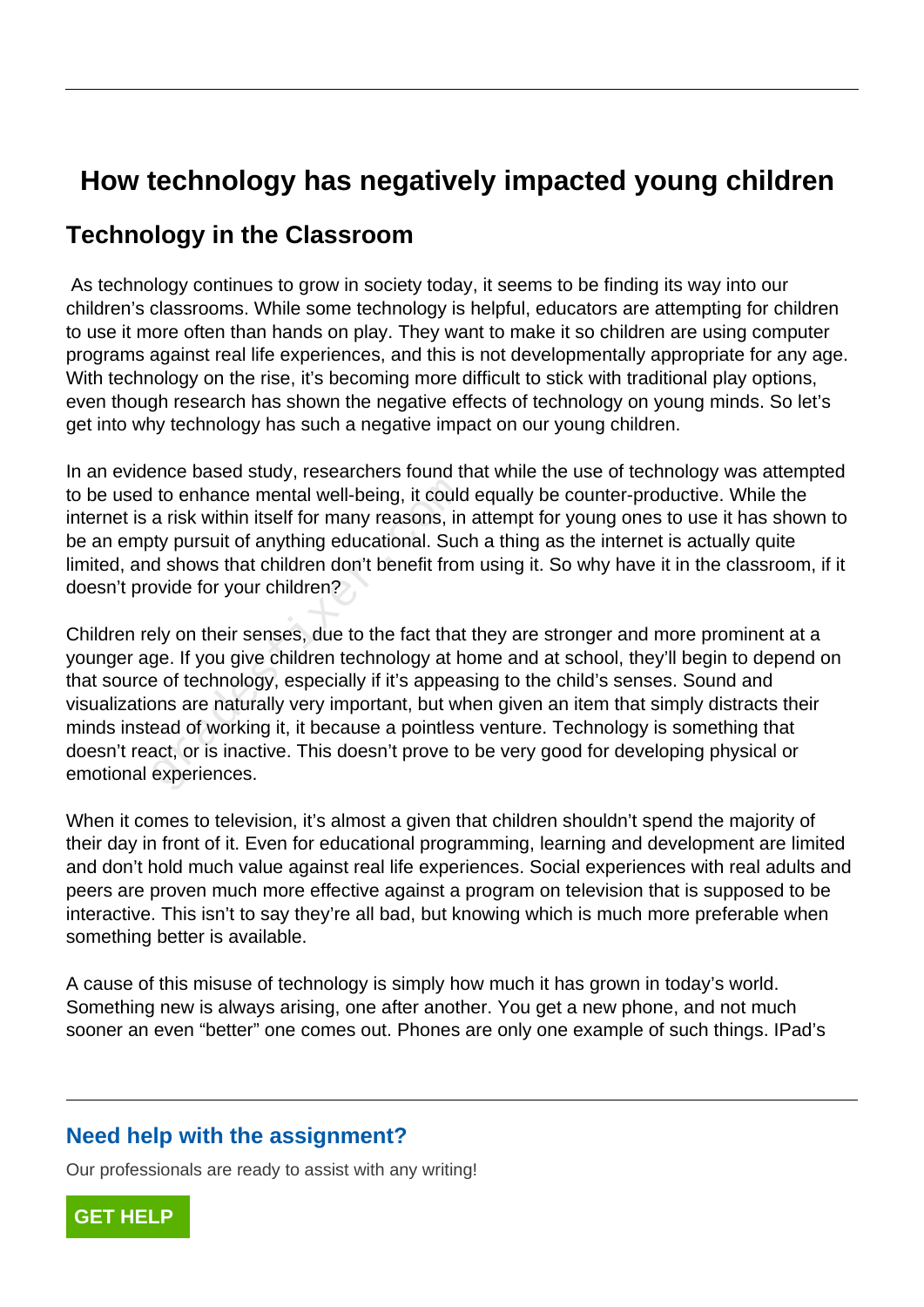are being used in classrooms, and Smartboards are beginning to take replace activity centers and activities. This takes away from one-on-one communication with the teacher and with peers.

My proposal is to exclude the unnecessary technology used in the classroom (i.e. tablets, touch screens Smartboards, laptops) and simply use more reliable tools. This also includes useful and educational technology, such as digital books, science tools for children, cameras and more. These are things that can be used efficiently later in life, and good skills to learn for future references.

This of course is not a simple solution. It would take a lot of persuasion to simply exclude the newly implemented technology. My other solution would simply be to not use the technology given as often unless otherwise given into lesson plans or curriculum. Naturally the classroom is still run by the teacher, though curriculum is based school wide. I would still choose to run my classroom without the use of the unnecessary, and use only what I would need. This of course is definitely not sufficient because there would still be some hang ups on the new technology. There would be less of what I needed, and I would in the end still have to use what was given to me by the school.

My solution is pretty straight forward. The proposal will hopefully eliminate the distractions and the lack of developmental materials in the classroom. My goal is to use more appropriate tools (such as purely educational iPad's for children, math games, puzzles, etc.) that actually promote skills and will encourage children to still work together. This expresses the shortcoming of my other solution because my other solution can't really be a solution at all. It's simply ignoring the issue until it comes up again. My solution is possible, because all it takes is the proper knowledge and a community of people who care enough to stand up for it. It's true that technology is becoming important, and it has its merits. For children, however, it was not meant to replace things for learning. grade the would still be less of what I needed, and I woul<br>school.<br>In is pretty straight forward. The propos<br>developmental materials in the classrc<br>urely educational iPad's for children, m<br>kills and will encourage children

To implement my solution, I would go to conferences, do more research and conduct more studies on its effects on children. This is something that everyone would need to be in on, from members at NAEYC to parents at home. I would also send out surveys and give opinion polls to see how others would feel about my solution, and perhaps how they personally would deal with the issue.

My desired effects are for a new generation not to grow up thinking that technology is something to rely on. I want them to know that their mind and development is the first thing they should rely on. I'm hoping that this next generation of children comes to rely on themselves, and learn through real life experiences. This encourages better building in many areas of their life, and increases their natural skills more so than just speaking, writing, and basic math. If my

#### **Need help with the assignment?**

Our professionals are ready to assist with any writing!